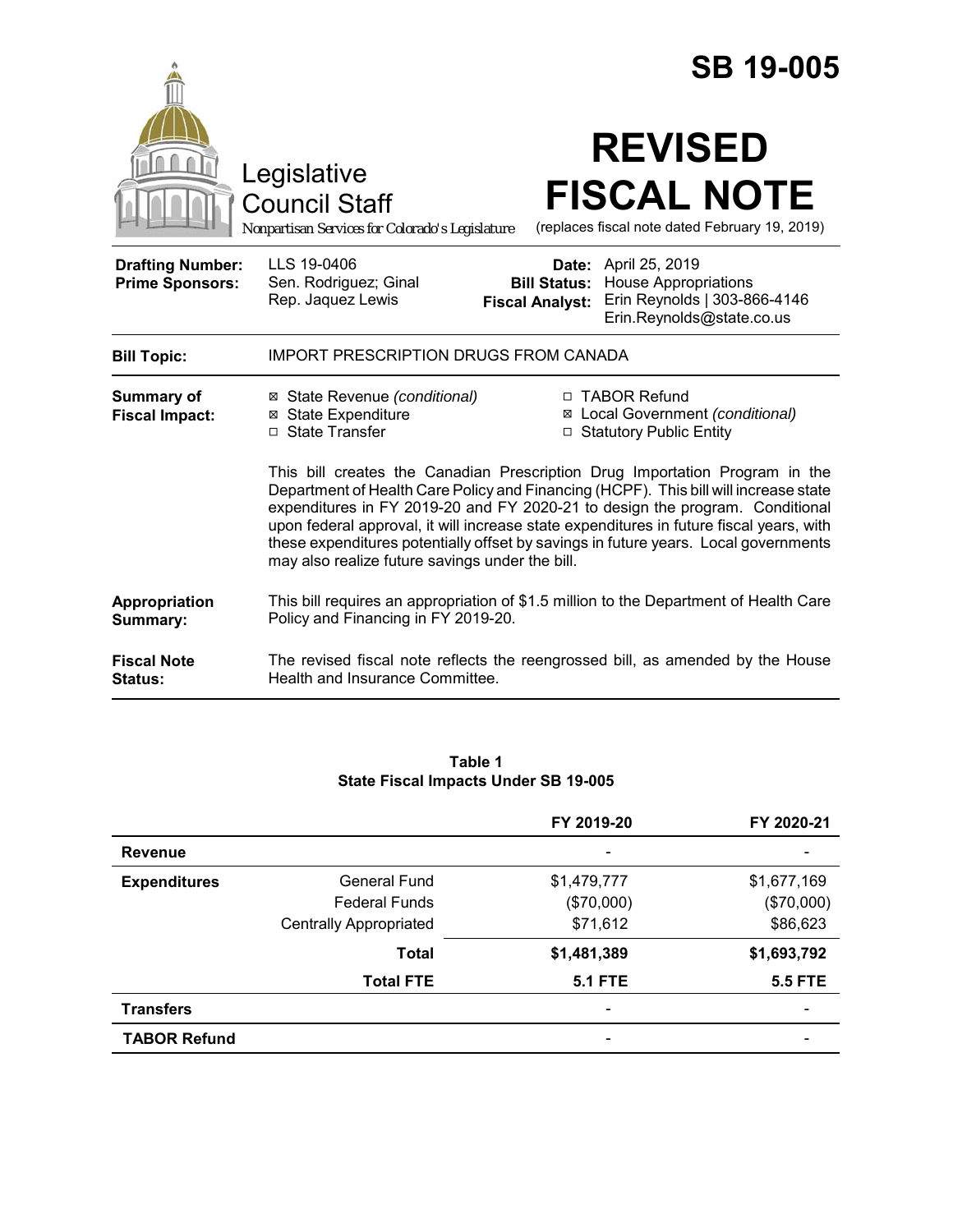# **Summary of Legislation**

This bill creates the Canadian Prescription Drug Importation Program in the Department of Health Care Policy and Financing (HCPF).

**Vendor requirements.** HCPF is required to contract with one or more vendors by February 1, 2020, to facilitate program design; vendor selection is exempt from the state procurement process for the first three years. Vendors, in consultation with HCPF and other vendors, must annually establish a wholesale prescription drug importation list that identifies the prescription drugs that have the highest potential for cost savings to the state. HCPF is required to ensure these lists meet program requirements every three months. Vendors must identify Canadian suppliers, verify the supplier meets all legal and program requirements, and contract with or facilitate contracts with suppliers to import prescription drugs under the program.

As outlined in the bill, vendors must follow specific requirements related to:

- developing and administering distribution programs;
- assisting HCPF with annual reporting;
- ensuring safety and quality of imported drugs through requirements for testing and certification;
- laboratory and documentation standards;
- financial reporting;
- surety bonds;
- required participation in applicable legal actions; and
- payments.

**Eligible drugs, importers, and suppliers.** A vendor may import a prescription drug from a Canadian supplier if the drug meets U.S. standards related to the drug's safety, effectiveness, misbranding, and adulteration; importing the drug would not violate federal patent laws; and importing the drug is expected to generate cost savings. Eligible importers include licensed Colorado pharmacists; pharmacists or wholesalers dispensing to Medicaid recipients; pharmacists or wholesalers dispensing to inmates in the custody of the Department of Corrections; and wholesalers approved by HCPF. An eligible Canadian supplier may only export prescription drugs into Colorado if the supplier is in full compliance with Canadian law and submits proof of a registered agent in the U.S.

Canadian suppliers and eligible importers participating under the program must comply with the tracking and tracing requirements of federal pharmaceutical distribution supply chain law; and may not distribute, dispense, or sell prescription drugs imported under the program outside of Colorado. In addition, both entities are required to submit certain information to the vendor related to drug type, quantity, point of origin and destination, price, and shipping information as applicable.

HCPF must immediately suspend the importation of specific drugs or the importation of drugs by specific eligible importers if it discovers that any drug or activity is in violation of any federal or state law or regulation. HCPF may revoke the suspension if, after conducting an investigation, it determines that the public is adequately protected from counterfeit or unsafe drugs being imported into this state.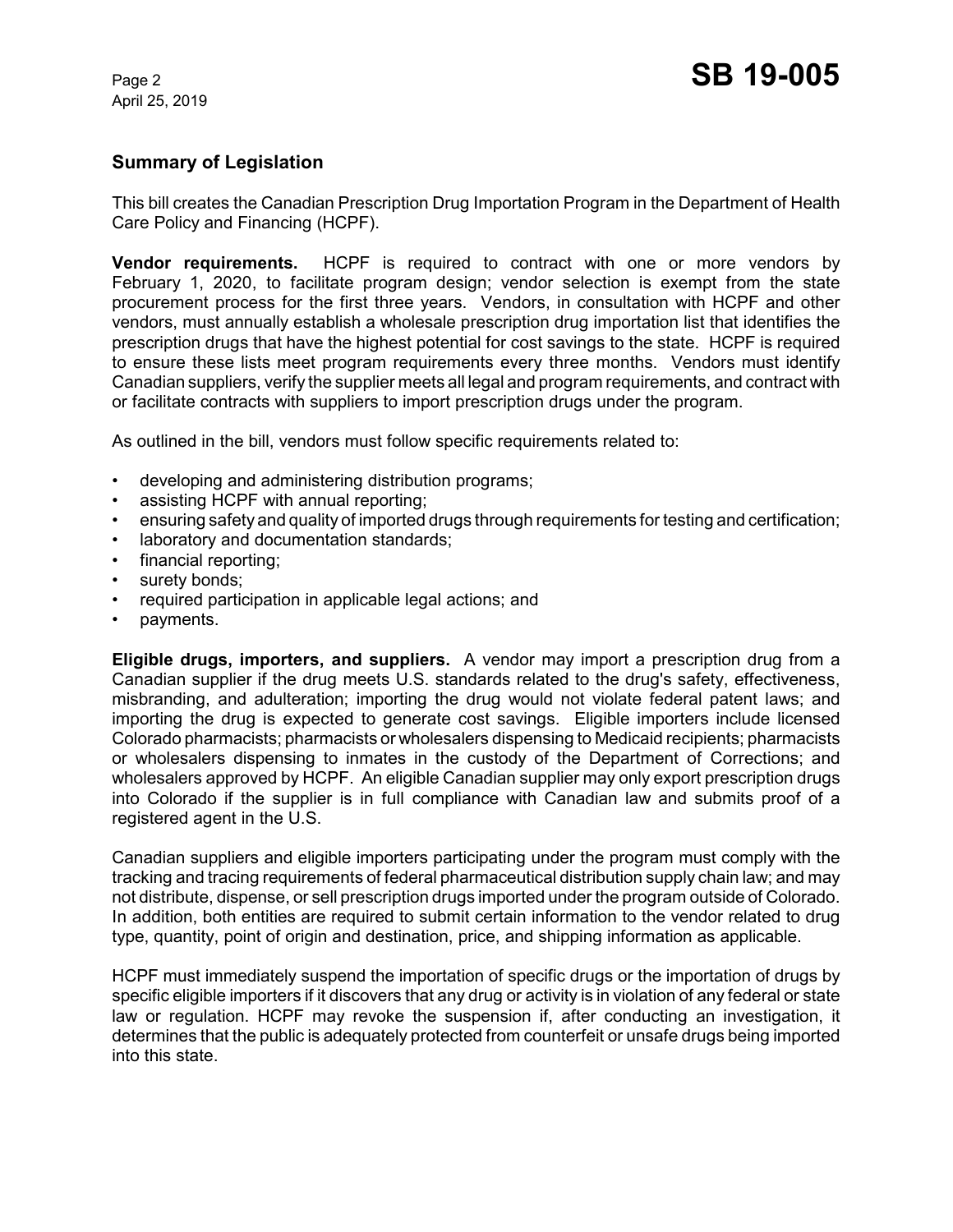**Designated wholesaler.** HCPF must designate an office or division that must be a licensed pharmaceutical wholesaler or that must contract with a licensed pharmaceutical wholesaler to:

- set a maximum profit margin:
- exclude generic products if their importation would violate U.S. patent law;
- comply with federal laws regarding pharmaceutical distribution supply chains; and
- determine a method for covering the administrative costs of the program, which may include a fee imposed on each prescription drug sold through the program, as long as the fee amount does not significantly reduce consumer savings.

**Federal waiver application.** By September 1, 2020, HCPF must submit a request for federal approval of the program, following criteria outlined in the bill. HCPF is required to begin operating the program no later than 6 months after receiving federal approval.

**Reporting.** HCPF is required to report on program operations to the Governor and the General Assembly by December 1 of each year starting in 2021. The report must include information about participants, prescription drugs imported and dispensed, methodology, and estimated cost savings.

**Rulemaking.** HCPF is required to promulgate rules as necessary to implement the program.

# **Assumptions**

The fiscal note assumes the following implementation timeline; however, due to the program's complexity and conditionality, these dates may vary:

- vendors in place by February 1, 2020;
- request for federal program approval submitted by September 1, 2020;
- federal approval by January 1, 2021; and
- importation begins July 1, 2021.

If the program does not receive federal approval, importation will not occur in FY 2021-22. Staffing levels reflected in this fiscal note are required for FY 2019-20 and FY 2020-21, regardless of federal approval. Beginning in FY 2021-22, HCPF's costs may be offset by the use of a vendor to administer the program but may also increase due to contract management and enforcement requirements.

# **State Revenue**

Conditional upon federal approval, the bill may increase state revenue from fees assessed by HCPF related to the prescription importation program starting in FY 2021-22. This revenue amount cannot be estimated as the scope of the program and fee schedule are unknown. The bill does not specify a cash fund into which this revenue is deposited, so it is assumed that it will be deposited into the General Fund. In addition, the bill is expected to minimally increase pharmacy licensing fees to the Division of Professions and Occupations Cash Fund in the Department of Regulatory Agencies (DORA). Both revenue streams are subject to TABOR.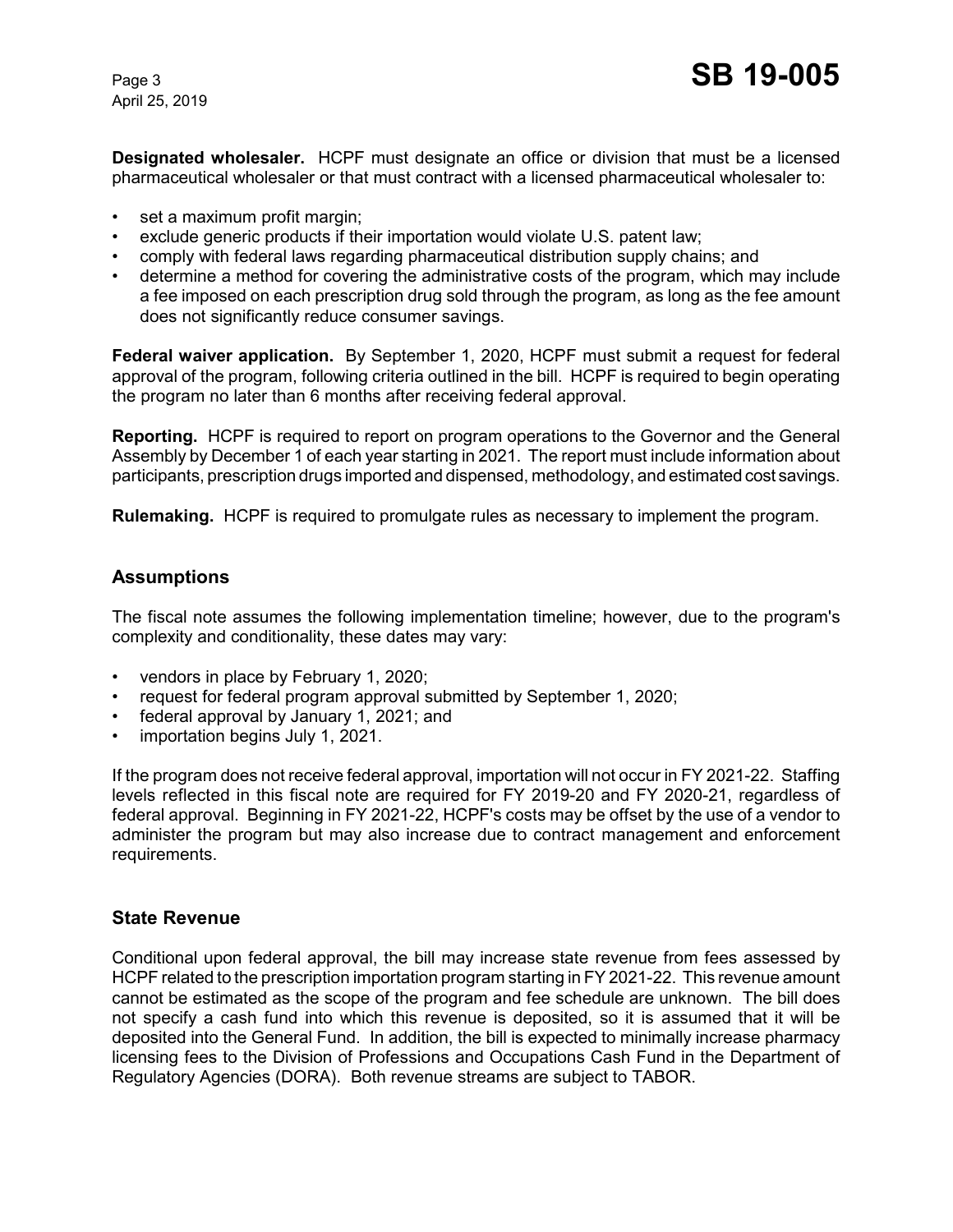# **State Expenditures**

To design and seek federal approval for the prescription drug importation program, the bill increases General Fund expenditures in HCPF by \$1.5 million and 4.1 FTE in FY 2019-20 and \$1.7 million and 5.0 FTE in FY 2020-21. An allocation of 1.0 FTE in FY 2019-20 and of 0.5 FTE in FY 2020-21 to the Department of Law is also required for legal services hours. These costs are summarized in Table 2 and discussed below. Future costs have not been estimated, such as purchasing or building information technology systems; it is assumed that these costs will be addressed through the annual budget process once the program design and likelihood of federal approval are known.

|                                                    | FY 2019-20     | FY 2020-21     |
|----------------------------------------------------|----------------|----------------|
| Dept. of Health Care Policy and Financing          |                |                |
| <b>Personal Services</b>                           | \$399,293      | \$479,152      |
| <b>Operating Expenses and Capital Outlay Costs</b> | \$27,790       | \$4,750        |
| Fund Source Adjustment                             |                |                |
| <b>Vendor Contract</b>                             | \$500,000      | \$1,000,000    |
| <b>Information Technology Systems</b>              | \$296,160      | not estimated  |
| Legal Services                                     | \$186,534      | \$93,267       |
| <b>Public Hearings and Travel</b>                  |                | \$30,000       |
| Centrally Appropriated Costs*                      | \$71,612       | \$86,623       |
| FTE - Personal Services                            | 4.1 FTE        | 5.0 FTE        |
| FTE – Legal Services                               | $1.0$ FTE      | $0.5$ FTE      |
| <b>Total Cost</b>                                  | \$1,481,389    | \$1,693,792    |
| <b>Total FTE</b>                                   | <b>5.1 FTE</b> | <b>5.5 FTE</b> |

#### **Table 2 Expenditures Under SB 19-005**

*\* Centrally appropriated costs are not included in the bill's appropriation.*

**Department of Health Care Policy and Financing.** HCPF will require an additional 5.0 FTE to manage the program design process, compile required reports, hold public meetings, interact with the federal government, and oversee and work with contract consultants. This staff is prorated to 4.1 FTE in the first year to reflect an August effective date and the General Fund pay date shift. Standard operating and capital outlay expenses for these staff are included. Workload will also increase in the current fiscal year for existing HCPF staff to begin work on the RFP for the contract consultants and hiring in advance of the bill's effective date.

*• Fund source adjustment.* Because current senior executive staff will be responsible for supervising this program rather than federally funded operations, personal services costs from the General Fund will increase by \$70,000 to cover a decrease of the same amount in federal funds.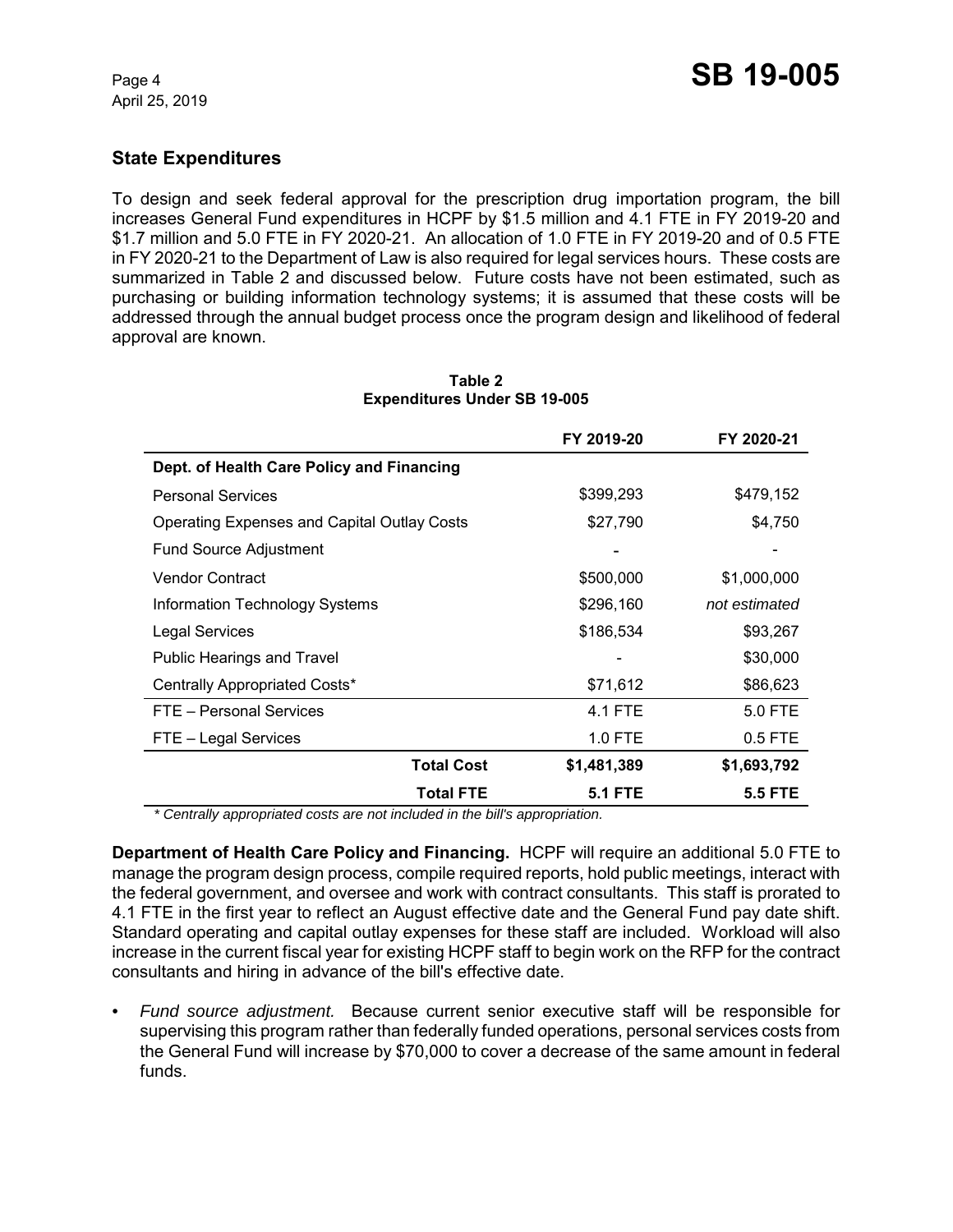- *Vendor.* HCPF will contract with vendors that have expertise in prescription drugs and international trade. These experts will identify pharmaceutical products that are most promising for generating savings through the importation program and will ensure that the process meets federal requirements for the importation of prescription drugs. These costs are estimated at \$500,000 in FY 2019-20 and \$1,000,000 in FY 2020-21.
- *Information technology system costs.* HCPF will work with the Office of Information Technology in the first year to design data systems needed to support the drug importation program, including data collection, fee tracking, connectivity with contracted wholesalers, and other functions. FY 2019-20 system design costs are estimated at \$296,160, based on 2,400 hours of contract services at a rate of \$123.40 per hour. Costs will be paid with reappropriated funds from HCPF. Future costs for system procurement and implementation will depend on the program design and will likely be incurred in FY 2020-21. It is assumed that these costs will be addressed through the annual budget process once the program design and likelihood of federal approval are known.
- *Legal services.* HCPF will have costs for legal services from the Department of Law for rulemaking, legal advice, and the prevention of anti-competitive behavior by manufacturers, as specified in the bill. These costs are estimated at \$186,534 and an allocation of 1.0 FTE in FY 2019-20 for 1,800 hours of legal services, and \$93,267 and an allocation of 0.5 FTE in FY 2020-21 for 900 hours of legal services. Costs are estimated based on the blended legal service rate of \$103.63 per hour and will be paid with reappropriated funds from HCPF.
- *Public hearings and travel.* HCPF will have costs to hold two public hearings. Each hearing is estimated to cost \$15,000, which includes costs for meeting space, materials, and necessary public accommodations. It is assumed that five HCPF employees will travel to the hearing on the Western Slope at an estimated cost of \$364 per person, including mileage, lodging, and meals.

**Department of Regulatory Agencies.** Conditional upon federal approval of the program, the Colorado Board of Pharmacy will have a minimal workload increase to approve any new wholesale licenses. The board may conduct rulemaking, education, and outreach, as well. These workload increases can be accomplished within existing appropriations.

**Potential state savings.** As discussed below, state programs may realize savings through lower prescription drug costs if the importation program is implemented. The extent of potential savings cannot be estimated at this time. It is assumed the annual budget process will address this as necessary.

*State employee group health insurance.* If the importation program allows state employees to purchase less expensive pharmaceuticals, costs for state employee group health insurance may decrease.

*HCPF pharmacy benefits.*Programs administered by HCPF, including Medicaid and the Children's Basic Health Plan (CHP+), may have savings from lower pharmaceutical costs if the importation program is implemented. The state Medicaid program currently receives rebates on pharmaceuticals that reduce costs by nearly 50 percent compared to the retail prices. It is unknown if wholesale importation from Canada will result in greater savings than from currently available rebates for domestically obtained pharmaceutical products.